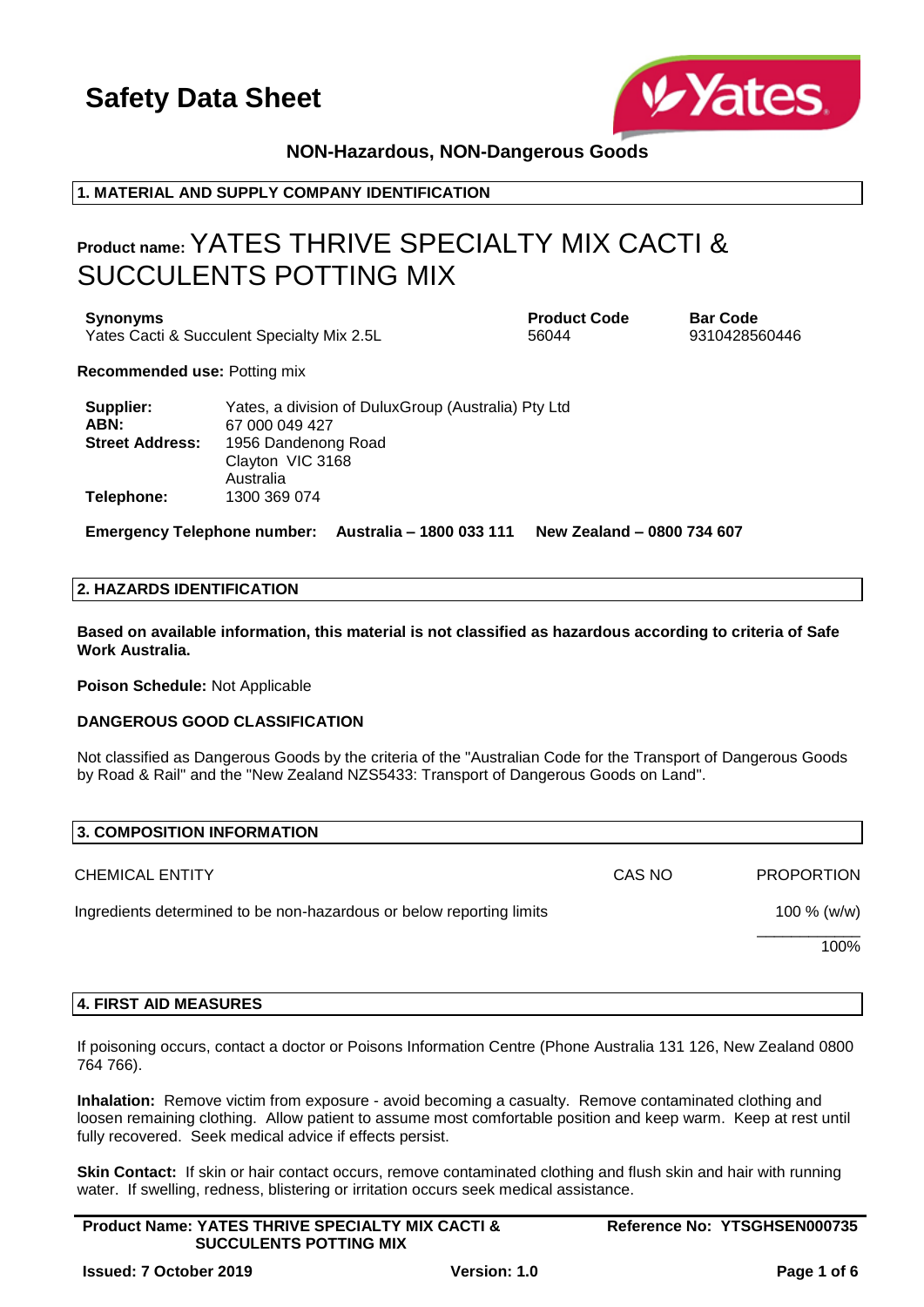

**Eye contact:** If in eyes wash out immediately with water. In all cases of eye contamination it is a sensible precaution to seek medical advice.

**Ingestion:** Rinse mouth with water. If swallowed, do NOT induce vomiting. Give a glass of water to drink. Never give anything by the mouth to an unconscious patient. If vomiting occurs give further water. Seek medical advice.

**PPE for First Aiders:** Wear safety shoes, overalls, gloves, safety glasses, dust mask. Available information suggests that gloves made from nitrile rubber should be suitable for intermittent contact. However, due to variations in glove construction and local conditions, the user should make a final assessment. Always wash hands before smoking, eating, drinking or using the toilet. Wash contaminated clothing and other protective equipment before storing or re-using.

**Notes to physician:** Treat symptomatically.

### **5. FIRE FIGHTING MEASURES**

**Hazchem Code:** Not applicable.

**Suitable extinguishing media:** If material is involved in a fire use water fog (or if unavailable fine water spray), alcohol resistant foam, standard foam, dry agent (carbon dioxide, dry chemical powder).

**Specific hazards:** Combustible material.

**Fire fighting further advice:** On burning or decomposing may emit toxic fumes. Fire fighters to wear selfcontained breathing apparatus and suitable protective clothing if risk of exposure to vapour or products of combustion or decomposition.

### **6. ACCIDENTAL RELEASE MEASURES**

#### **SMALL SPILLS**

Wear protective equipment to prevent skin and eye contamination. Avoid inhalation of vapours or dust. Wipe up with absorbent (clean rag or paper towels). Collect and seal in properly labelled containers or drums for disposal.

#### **LARGE SPILLS**

Clear area of all unprotected personnel. Slippery when spilt. Avoid accidents, clean up immediately. Wear protective equipment to prevent skin and eye contamination and the inhalation of dust. Work up wind or increase ventilation. Cover with damp absorbent (inert material, sand or soil). Sweep or vacuum up, but avoid generating dust. Collect and seal in properly labelled containers or drums for disposal. If contamination of crops, sewers or waterways has occurred advise local emergency services.

#### **Dangerous Goods - Initial Emergency Response Guide No:** Not applicable

#### **7. HANDLING AND STORAGE**

**Handling:** Avoid eye contact and repeated or prolonged skin contact. Avoid inhalation of dust.

**Storage:** Store in a cool, dry, well-ventilated place and out of direct sunlight. Store away from foodstuffs. Store away from incompatible materials described in Section 10. Store away from sources of heat and/or ignition. Keep container standing upright. Keep containers closed when not in use - check regularly for spills.

### **8. EXPOSURE CONTROLS / PERSONAL PROTECTION**

**Product Name: YATES THRIVE SPECIALTY MIX CACTI & SUCCULENTS POTTING MIX**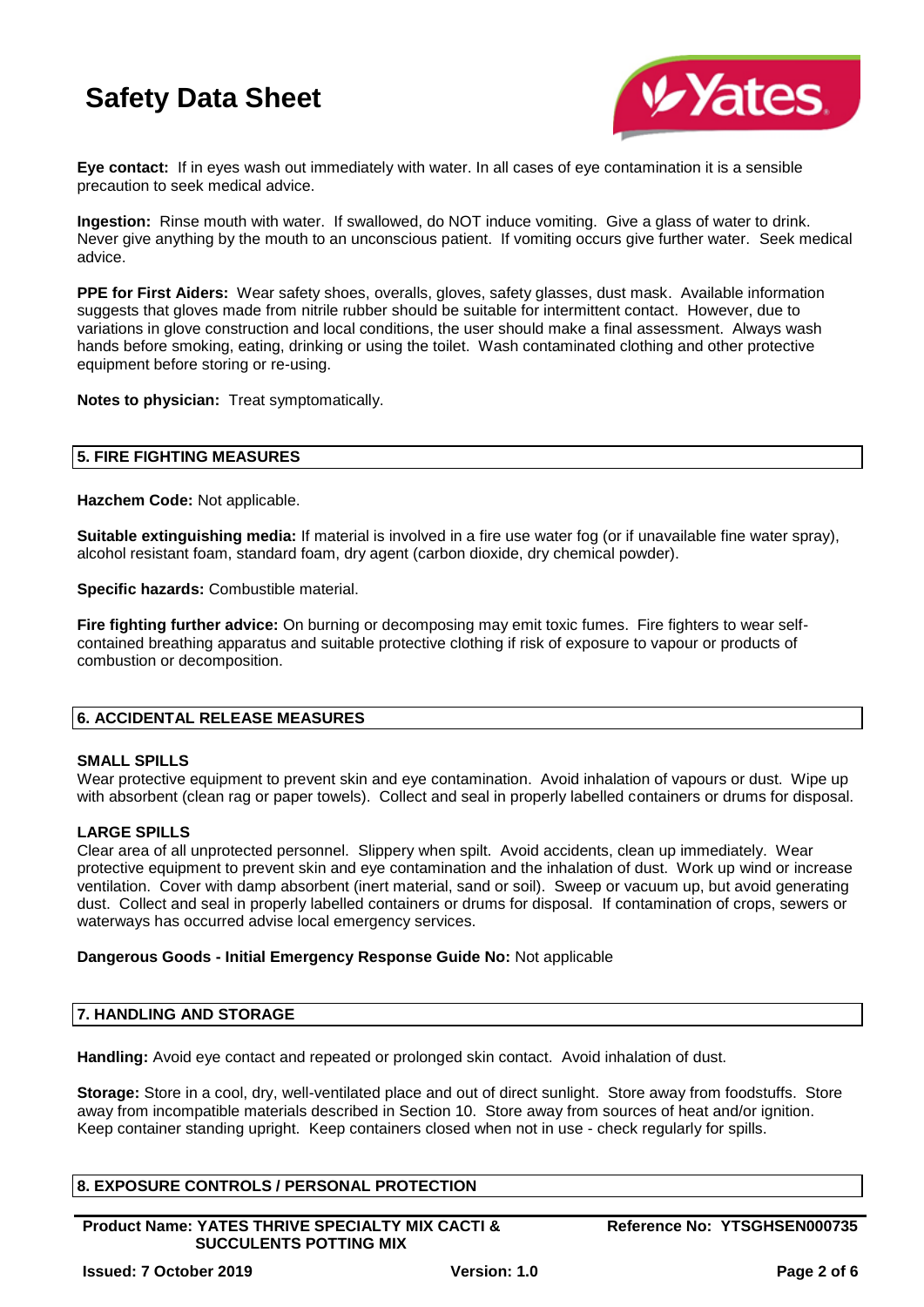

**National occupational exposure limits:** No value assigned for this specific material by Safe Work Australia.

**Biological Limit Values:** As per the "National Model Regulations for the Control of Workplace Hazardous Substances (Safe Work Australia)" the ingredients in this material do not have a Biological Limit Allocated.

**Engineering Measures:** Natural ventilation should be adequate under normal use conditions.

**Personal Protection Equipment:** SAFETY SHOES, OVERALLS, GLOVES, SAFETY GLASSES, DUST MASK.

*MANUFACTURING, PACKAGING AND TRANSPORT:*

Wear safety shoes, overalls, gloves, safety glasses, dust mask. Available information suggests that gloves made from nitrile rubber should be suitable for intermittent contact. However, due to variations in glove construction and local conditions, the user should make a final assessment. Always wash hands before smoking, eating, drinking or using the toilet. Wash contaminated clothing and other protective equipment before storing or reusing.

*RECOMMENDATIONS FOR CONSUMER USE:* Wash hands and face after use.

**Hygiene measures:** Keep away from food, drink and animal feeding stuffs. When using do not eat, drink or smoke. Wash hands prior to eating, drinking or smoking. Avoid contact with clothing. Avoid eye contact and repeated or prolonged skin contact. Avoid inhalation of dust. Ensure that eyewash stations and safety showers are close to the workstation location.

### **9. PHYSICAL AND CHEMICAL PROPERTIES**

| Form:   | Solid                              |
|---------|------------------------------------|
| Colour: | Mix of dark brown organic material |
| Odour:  | Characteristic                     |

| Solubility:                             | Insoluble in water |
|-----------------------------------------|--------------------|
| <b>Specific Gravity:</b>                | N Av               |
| <b>Relative Vapour Density (air=1):</b> | N App              |
| Vapour Pressure (20 °C):                | N App              |
| Flash Point (°C):                       | N App              |
| Flammability Limits (%):                | N App              |
| <b>Autoignition Temperature (°C):</b>   | N Av               |
| Melting Point/Range (°C):               | N App              |
| <b>Boiling Point/Range (°C):</b>        | N App              |
| pH:                                     | N App              |
| <b>Viscosity:</b>                       | N App              |
| Total VOC (g/Litre):                    | N Av               |

(Typical values only - consult specification sheet)  $N Av = Not available, N App = Not applicable$ 

#### **10. STABILITY AND REACTIVITY**

**Chemical stability:** This material is thermally stable when stored and used as directed.

**Conditions to avoid:** Elevated temperatures and sources of ignition.

**Incompatible materials:** Oxidising agents.

**Hazardous decomposition products:** Oxides of carbon and nitrogen, smoke and other toxic fumes.

| <b>Product Name: YATES THRIVE SPECIALTY MIX CACTI &amp;</b> |
|-------------------------------------------------------------|
| <b>SUCCULENTS POTTING MIX</b>                               |

**Reference No: YTSGHSEN000735**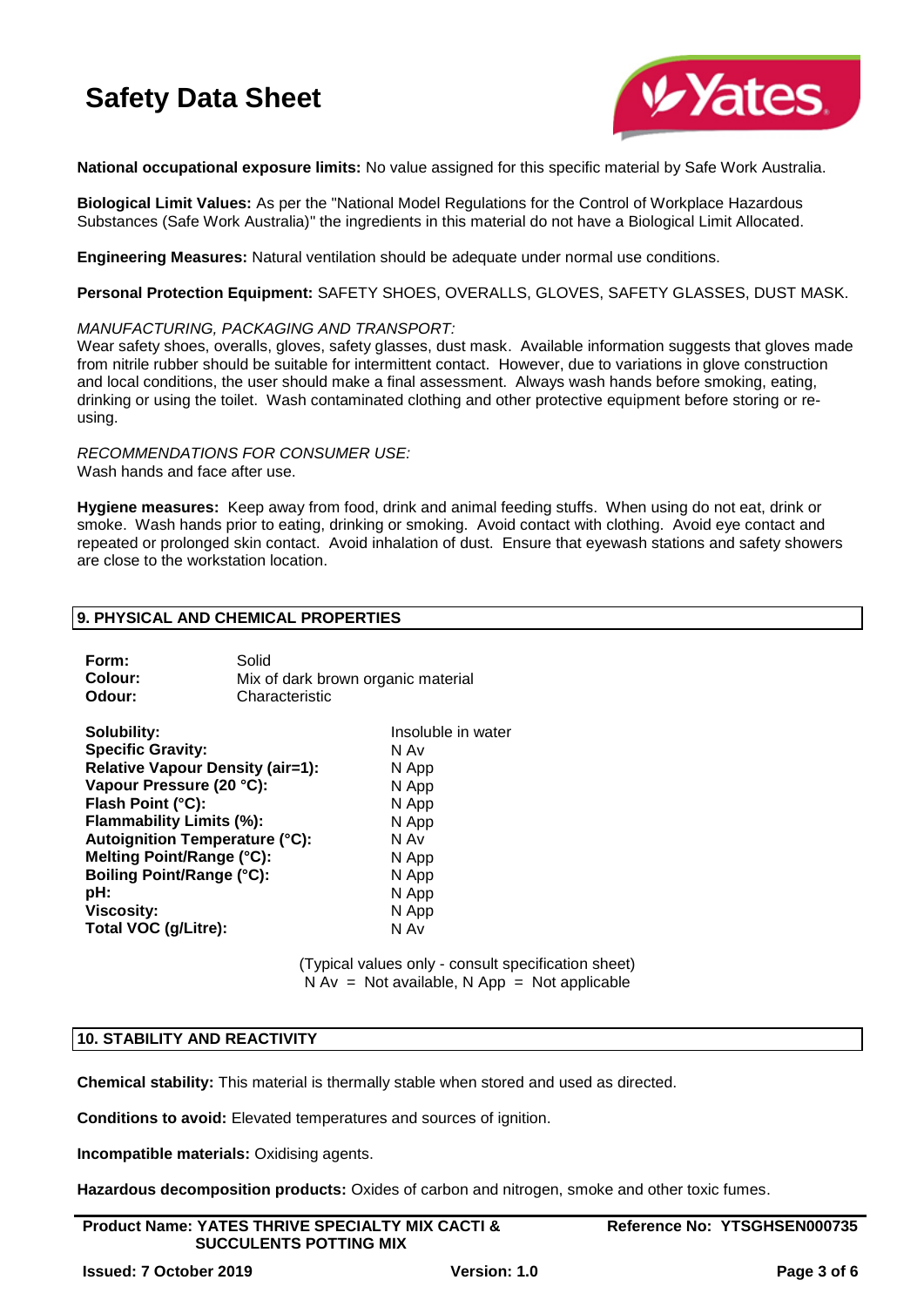

**Hazardous reactions:** No known hazardous reactions.

#### **11. TOXICOLOGICAL INFORMATION**

No adverse health effects expected if the product is handled in accordance with this Safety Data Sheet and the product label. Symptoms or effects that may arise if the product is mishandled and overexposure occurs are:

#### **Acute Effects**

**Inhalation:** Material may be an irritant to mucous membranes and respiratory tract.

**Skin contact:** Contact with skin may result in irritation.

**Ingestion:** Swallowing can result in nausea, vomiting and irritation of the gastrointestinal tract.

**Eye contact:** May be an eye irritant. Exposure to the dust may cause discomfort due to particulate nature. May cause physical irritation to the eyes.

#### **Acute toxicity**

**Inhalation:** This material has been classified as non-hazardous. Acute toxicity estimate (based on ingredients): >5 mg/L

**Skin contact:** This material has been classified as non-hazardous. Acute toxicity estimate (based on ingredients): >2,000 mg/Kg bw

**Ingestion:** This material has been classified as non-hazardous. Acute toxicity estimate (based on ingredients): >2,000 mg/Kg bw

**Corrosion/Irritancy:** Eye: this material has been classified as not corrosive or irritating to eyes. Skin: this material has been classified as not corrosive or irritating to skin.

**Sensitisation:** Inhalation: this material has been classified as not a respiratory sensitiser. Skin: this material has been classified as not a skin sensitiser.

**Aspiration hazard:** This material has been classified as non-hazardous.

**Specific target organ toxicity (single exposure):** This material has been classified as non-hazardous.

#### **Chronic Toxicity**

**Mutagenicity:** This material has been classified as non-hazardous.

**Carcinogenicity:** This material has been classified as non-hazardous.

**Reproductive toxicity (including via lactation):** This material has been classified as non-hazardous.

**Specific target organ toxicity (repeat exposure):** This material has been classified as non-hazardous.

#### **12. ECOLOGICAL INFORMATION**

Avoid contaminating waterways.

**Acute aquatic hazard:** This material has been classified as non-hazardous. Acute toxicity estimate (based on ingredients): >100 mg/L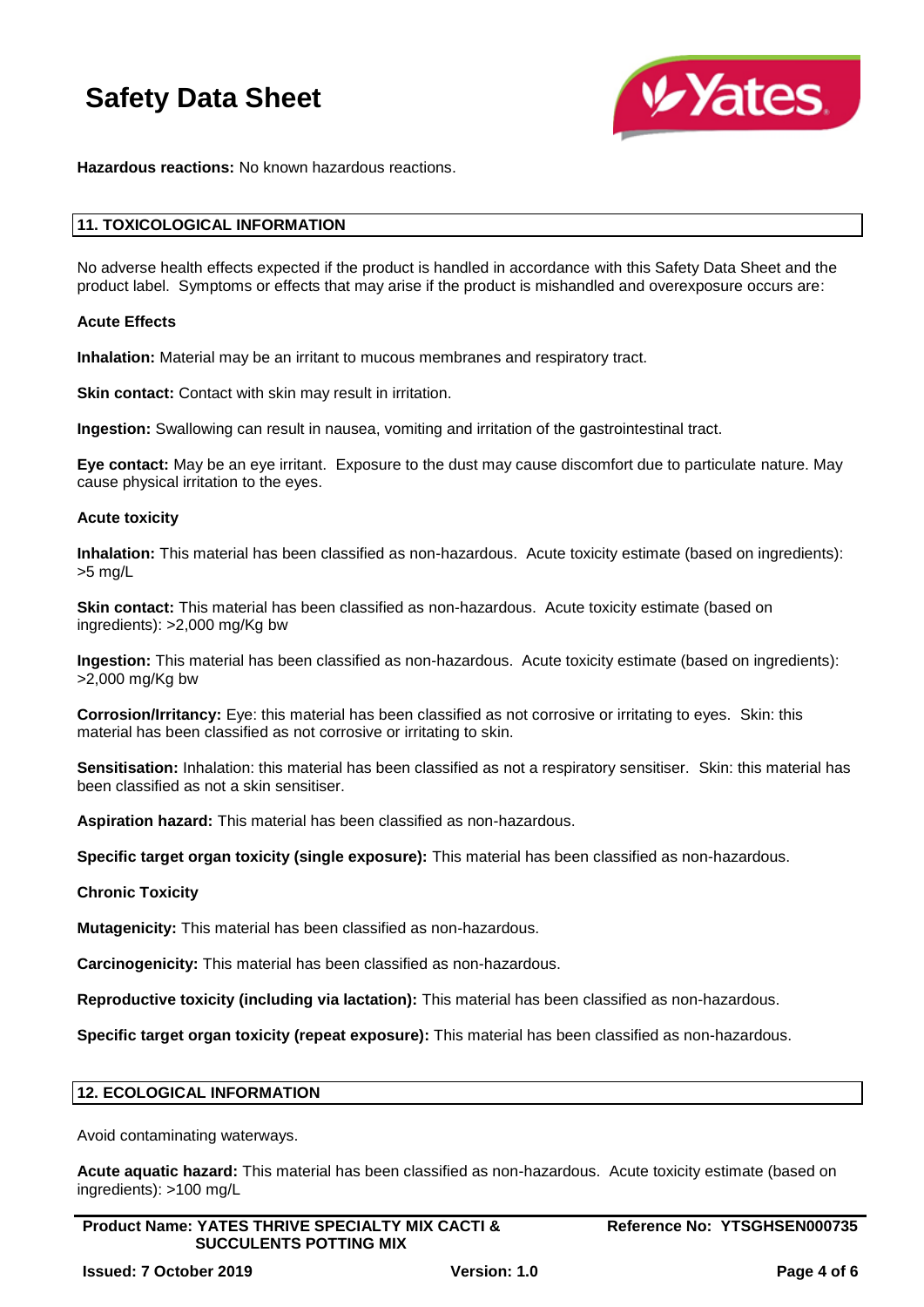

**Long-term aquatic hazard:** This material has been classified as non-hazardous. Non-rapidly or rapidly degradable substance for which there are adequate chronic toxicity data available OR in the absence of chronic toxicity data, Acute toxicity estimate (based on ingredients): >100 mg/L, where the substance is not rapidly degradable and/or BCF  $<$  500 and/or log  $K_{ow}$   $<$  4.

**Ecotoxicity:** No information available.

**Persistence and degradability:** No information available.

**Bioaccumulative potential:** No information available.

**Mobility:** No information available.

#### **13. DISPOSAL CONSIDERATIONS**

Persons conducting disposal, recycling or reclamation activities should ensure that appropriate personal protection equipment is used, see "Section 8. Exposure Controls and Personal Protection" of this SDS.

If possible material and its container should be recycled. If material or container cannot be recycled, dispose in accordance with local, regional, national and international Regulations.

#### **14. TRANSPORT INFORMATION**

#### **ROAD AND RAIL TRANSPORT**

Not classified as Dangerous Goods by the criteria of the "Australian Code for the Transport of Dangerous Goods by Road & Rail" and the "New Zealand NZS5433: Transport of Dangerous Goods on Land".

#### **MARINE TRANSPORT**

Not classified as Dangerous Goods by the criteria of the International Maritime Dangerous Goods Code (IMDG Code) for transport by sea.

#### **AIR TRANSPORT**

Not classified as Dangerous Goods by the criteria of the International Air Transport Association (IATA) Dangerous Goods Regulations for transport by air.

#### **15. REGULATORY INFORMATION**

#### **This material is not subject to the following international agreements:**

Montreal Protocol (Ozone depleting substances) The Stockholm Convention (Persistent Organic Pollutants) The Rotterdam Convention (Prior Informed Consent) Basel Convention (Hazardous Waste) International Convention for the Prevention of Pollution from Ships (MARPOL)

#### **This material/constituent(s) is covered by the following requirements:**

• All components of this product are listed on or exempt from the Australian Inventory of Chemical Substances (AICS).

• All components of this product are listed on or exempt from the New Zealand Inventory of Chemical (NZIoC).

#### **16. OTHER INFORMATION**

Reason for issue: First Issue

**Product Name: YATES THRIVE SPECIALTY MIX CACTI & SUCCULENTS POTTING MIX**

**Reference No: YTSGHSEN000735**